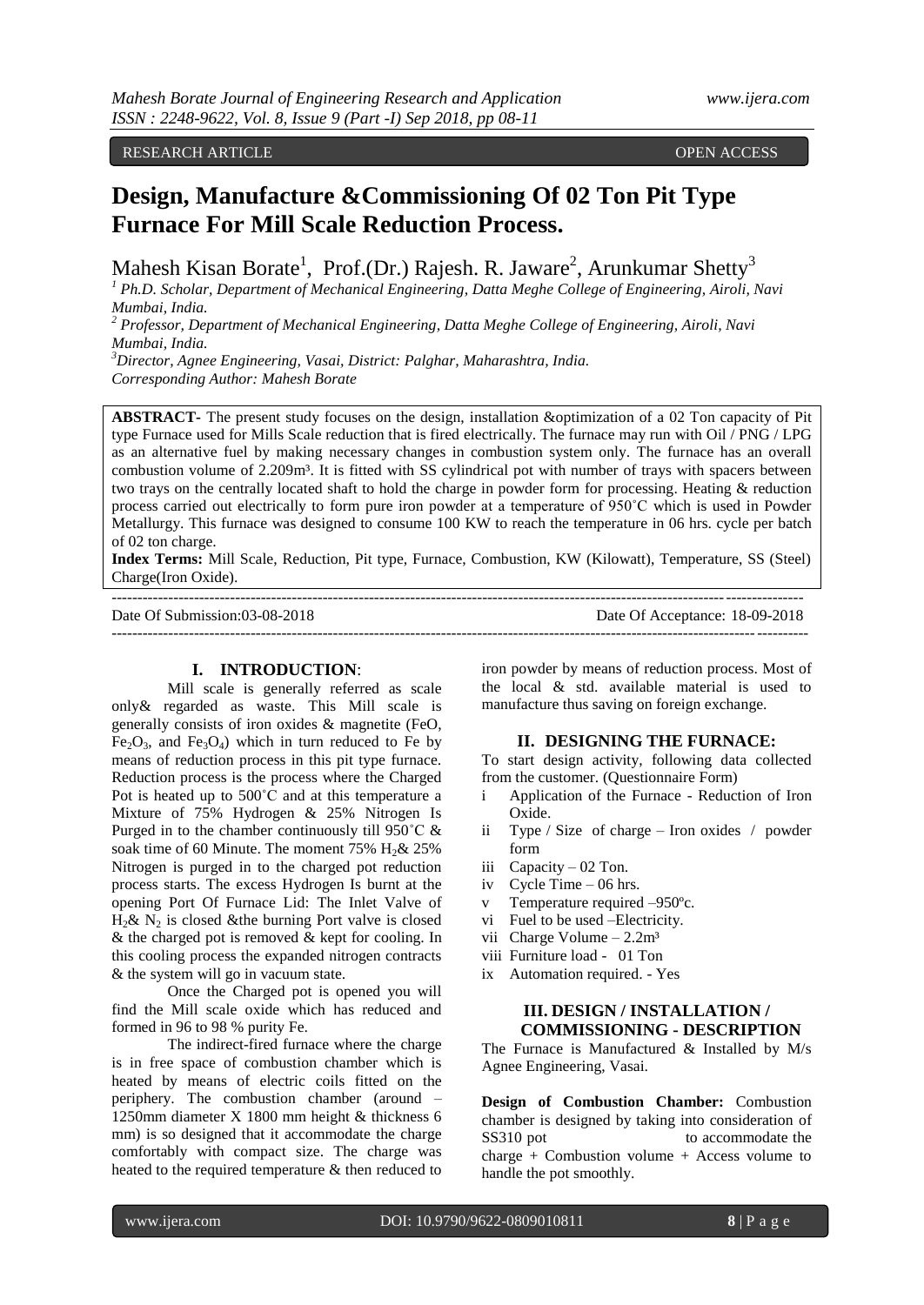i. Design of Combustion System: Combustion system is designed as per wattage of heating elements required. Heating elements fixed on the periphery of combustion chamber & Control panel for automation was made in-house by Agnee Engineering, Vasai.

ii. Design Of piping: The piping to pass the mixture of Nitrogen (25%) & Hydrogen (75%) through cylinder & to escape the same is done with regular SS 310 piping.

iii, Design Of mounting / Door / Other accessories – All fabrication work is carried out in-house with locally available material only.

#### **Installation Work:**

- i. Steel shell (MS)–6 mm thick used as outer shell of the furnace as a cold face of the furnace.
- ii. Refractory walls of the furnace -Two layers of ceramic module300 mm outer & 50 mm inner(SS cage in between for holding ) with density 160 kg/m3 .for 950ºc hot face constructed of insulating materials to retain heat in the combustion chamber at high operating temperatures.
- iii. SS 310 pot to support or carry the iron oxides for reduction with centrally located shaft to hold the trays & spacers in between.
- iv. Charging & discharging door at the top through which the charge is loaded & unloaded.
- v. Loading & Unloading charge is through EOT Crane.

The power rating required for the furnace is calculated with the universal formula of heat input required.

 $Mass \times Sp.$  heat (MS) x Temperature Heat Input  $=$  -------

Furnace efficiency  $\times$  Cycle time

$$
= 3 \times 2.2 \times 0.12 \times 1742 / (3.412 \times 6) = 67.39 \text{ KW*}
$$
  
= 67.39 \times Factor of safety (1.5)

$$
= 101.085 \text{ KW}
$$

\*Std. numerical values in required units.

Hence 100 KW rating heating elements are incorporated on the periphery of the hot face of the combustion chamber to heat up the charge electrically.

**Commissioning:** The Furnace was ready to start. Initially all equipment checked for proper heating, maintaining uniform pressure & supply of nitrogen & hydrogen through cylinder. Then heating element functioning is checked for supply of current to generate the heat inside the combustion chamber. Leakages in the piping line were arrested. Supply of signals through control panel to all equipment is checked. After checking is over the commission is done is following steps.

i. All mechanical &electrical operations were checked.

- ii. Door opening & charge is placed inside the pot to start the process. Door closed.
- iii. Current through heating coils to start heating  $\&$ raise the temperature up to  $500^{\circ}$ C inside the combustion chamber. Supply of nitrogen & hydrogen through cylinder will automatically start when the combustion chamber temperature reaches  $500^{\circ}$ C.
- iv. All interlocking were checked for safety.

Reduction process is a process where the charged pot is heated up to  $500^{\circ}$ C and at this temperature a Mixture of 75% Hydrogen & 25% Nitrogen Is Purged in to the chamber continuously till 950  $\mathrm{^0C}$  & soak time of 60 minute. The moment 75% Hydrogen& 25% Nitrogen is purged in to the charged pot reduction process starts. The excess Hydrogen is burnt at the opening port of furnace lid. The inlet valve of H2  $\&$  N2 is closed. The burning Port valve is closed. The charged Pot is removed & kept for cooling.

- v. In this cooling process the expanded nitrogen contracts and the system will go in vacuum state .
- vi.  $2<sup>nd</sup>$  Charged Retort is placed in the heating furnace for  $2<sup>nd</sup>$  batch of reduction.

# **IV. OBJECTIVEOFTHEWORK:**

The Main Objective of the above work is to optimize combustion controls by automation to enhance furnace efficiency & maintaining temperature uniformity inside the furnace. The big challenge was to create inert atmosphere inside the pot for process uniformly so as to achieve desired reduction & obtained the iron powder after the cycle is completed. The same is achieved with the help of controlling various factors through automation system.

**Temperature Control:** The most commonly control process parameters which are measured & monitored /controlled are temperature & pressure in all kind of furnaces.

Temperature control system consists of the following elements: A] Temperature sensors

- B] Controllers
- C] Heating Elements for heating the Furnace Electrically.
- D] Control equipment of Automation

## **Sensors:**

## **Temperature:**

i) Bi-metallic strips: Uses the difference in coefficient of thermal expansion of two different metals. The principle is used in simple thermostats.

ii) RTD: Resistance of most metals increase in a reasonably linear way with temperature. Resistance measured is converted to temperature.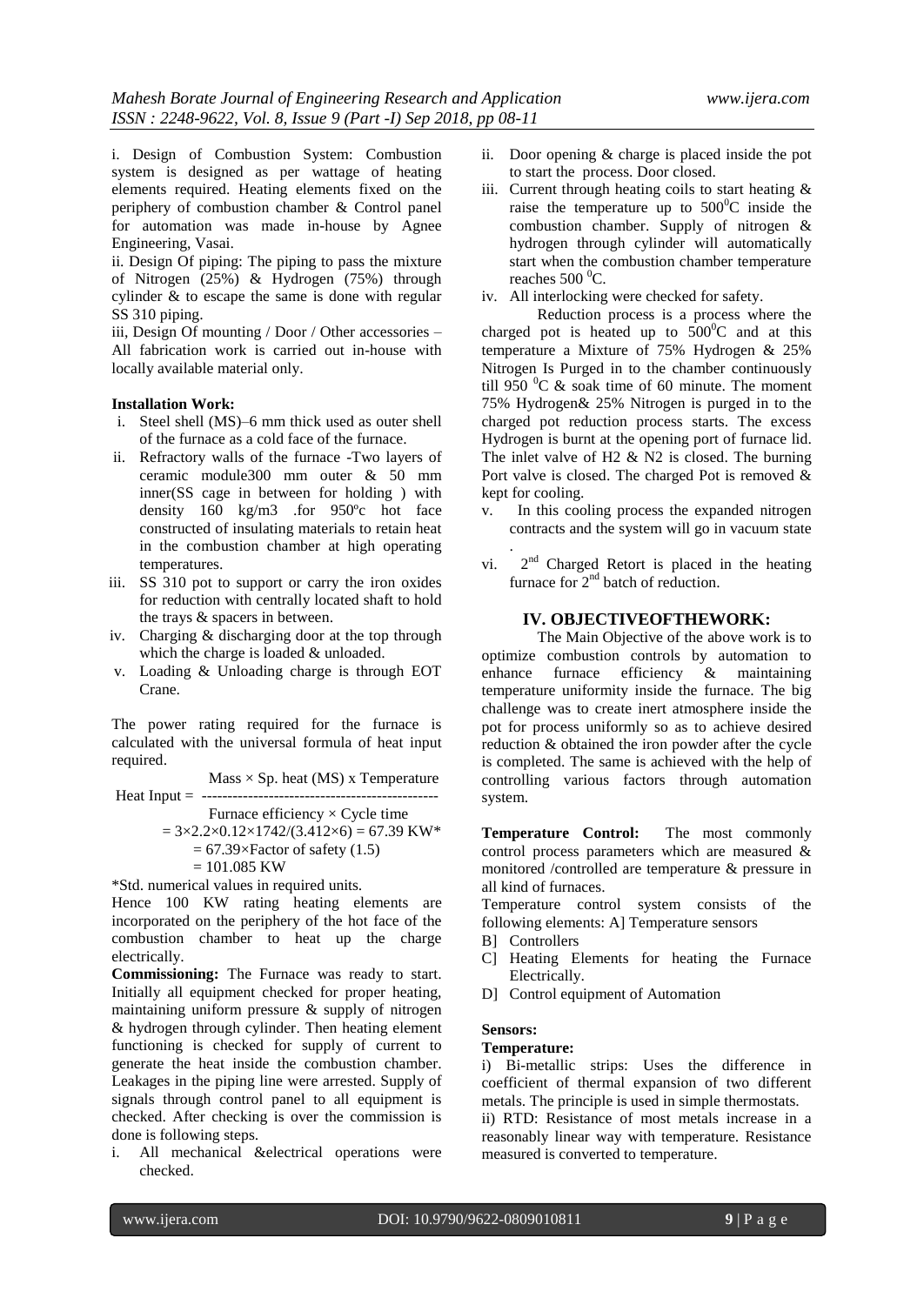iii) Thermocouples: The thermocouple is based on the thermoelectric effect/e.m.f. generated when two conductive wires of different metals at different temperatures are connected to form a closed circuit. In classical physics this is known as siebeck-peltier effect. Because of the wide range of temperatures covered, good sensitivity to change of temperatures Table1.1:Thermocouple

| <b>Type</b> | Composition         | Useful Temperature |
|-------------|---------------------|--------------------|
|             |                     | range [ °c ]       |
|             | Iron - Constantan   | $-180$ to $+760$   |
| т           | Copper - Constantan | $-200$ to $+350$   |
| ĸ           | Chromel - Alumel    | $-180$ to $+1200$  |
| R           | Pt-Pt/Rh 13%        | 0 to 1400          |
| s           | $Pt-Pt/Rh10%$       | 0 to 1450          |
| R           | Pt/Rh6%-Pt/Rh30%    | 0 to 1700          |

## **B] Fluid flow measurement:**

Differential pressure method: Most widely used method of measuring fuel/air flow in furnace. Common instruments Orifice plate, Venturi tubes etc.

Direct flow measurement: Equipment used are Rota meter, Turbine meter, Vortex flow meter etc. Under very special case ultrasonic flow meter may be used.

#### **Controllers:**

In closed loop temperature control the temperature is measured by using a suitable sensor. The controller compares the temperature signal to the desired set point & actuates the final control element. The final control element varies the amount of heat added to the process by varying power supply to heating elements.

Four types of control actions are

- ON/OFF [Two position]
- Proportioning [Throttling]
- Proportioning plus integral [Automatic reset]
- PID [Rate]

## **Control Valves:**

Control elements popularly used are automatic flow control valves. The valves may be motorized /pneumatically operated & work in conjunction with controller signal. Mechanically operated diaphragm type fuel flow control valves commonly known as ratio regulating valves are widely used in volumetric flow control circuits. Pressure control scheme of a furnace works on a principle similar to temperature control scheme. The entire temperature control system is done though a linking of thermocouple inside the combustion chamber, PID controller & power supply to the heating elements.

The requirement of the job was to achieve the desired temperature& creating the inert and linearity of output [over a wide span of temperature], thermocouples is widely used for measurement of temperature.

The composition & maximum use temperatures for various standard thermocouples are given in the table1.1.

While carrying out the process, inert atmosphere created inside the pot so as to achieve iron powder by necessary reduction.

By controlling the temperature inside the furnace, efficiency of the furnace was increased when the furnace was loaded with full capacity & in operation.

Heat Losses: At high temperature, the dominant mode of heat transfer is wall radiation. The heat losses should be minimum to increase the furnace efficiency. This is done by maintaining the proper insulation in refractory lining - Ceramic module 160 kg/m3 density for temperature 950ºc to get required refractoriness & minimum heat losses from the furnace wall. Further heat leakages thru' doors, furnace wall opening were arrested by sealing to upgrade the furnace performance.

For oil/gas firing, control of exhaust flue needs to be done by placing the damper in the passage of exhaust flue & controlling the same by closing the passage of exhaust flue. Initially the damper closed the ¼ passage & results to be checked which can shows the improvement in fuel saving. The action repeated by closing the damper till maximum improvement is done.

By arresting leakages through various openings, controlling the Damper of exhaust gases, Proper Insulation etc., efficiency of the furnace can be optimized while the furnace is loaded with job & in operation.

## **V. FINAL RESULT:**

The Reduction process is satisfactorily completed to reduce mill scale to 96 to 98 % pure Fe.

#### **VI. CONCLUSION:**

This research &study of the conditions of mill scale reduction, a by-product of iron and steel formed during the hot rolling of steels, with a reducing gas (carbon monoxide) in order to produce iron powder having characteristics required by powder metallurgy. The reduction was carried out at temperature (950°C) with time of 180 min in an inert atmosphere. The produced iron powder can be characterized by the chemical analysis, x-rays diffraction, optical microscopy and scanning electron microscopy.

These methods of investigation confirm the presence of iron, graphite and iron carbide (Fe3C) as the products of reactions. A reduction annealing under hydrogen makes it possible to decrease carbon and oxygen content of the reduced iron powder.